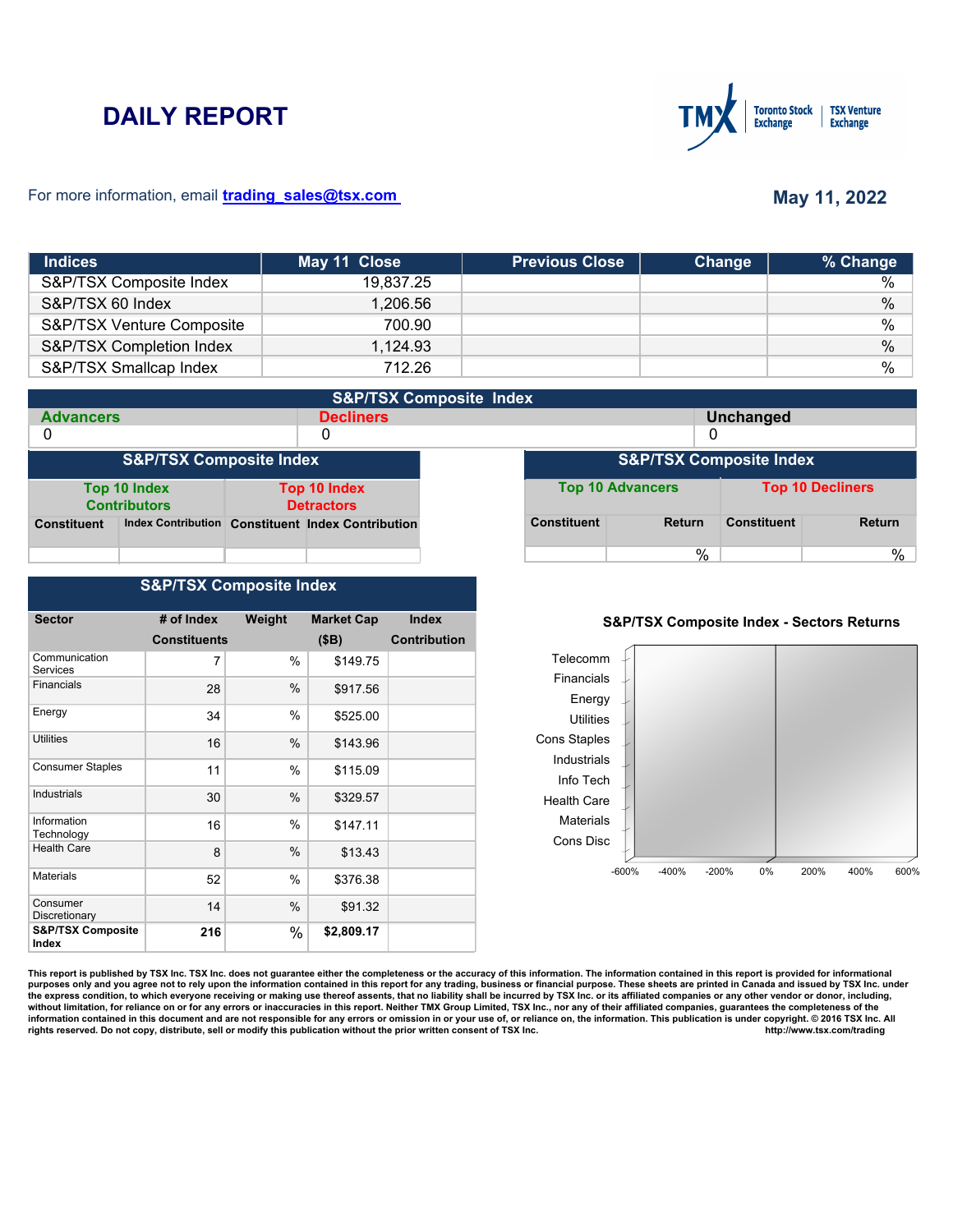Daily Volume Daily Value Daily Trades

## 516,665,775 \$14,134,019,569 1,436,078 Daily Symbols Traded 2,129



|               | <b>Top 20 TSX Symbols by Volume</b> |                  |               | Top 20 TSX Symbols by Value |
|---------------|-------------------------------------|------------------|---------------|-----------------------------|
| <b>Symbol</b> | <b>TSX Volume</b>                   | <b>TSX Value</b> | <b>Symbol</b> | <b>TSX Volume</b>           |
| <b>ENB</b>    | 25,338,407                          | \$1,421,913,062  | <b>ENB</b>    | 25,338,407                  |
| <b>MFC</b>    | 11,560,476                          | \$282,062,403    | <b>RY</b>     | 5,096,959                   |
| SU            | 10,100,770                          | \$469,506,604    | SU            | 10,100,770                  |
| <b>CVE</b>    | 8,685,838                           | \$219,935,115    | <b>BMO</b>    | 3,305,865                   |
| ATH           | 7,947,058                           | \$19,059,646     | <b>CNQ</b>    | 5,592,765                   |
| XIU           | 7,890,344                           | \$242,533,341    | <b>CNR</b>    | 2,310,545                   |
| <b>CPG</b>    | 7,133,297                           | \$62,913,506     | <b>MFC</b>    | 11,560,476                  |
| <b>BTE</b>    | 6,246,305                           | \$38,980,882     | <b>SHOP</b>   | 657,958                     |
| SJR.B         | 6,221,754                           | \$213,110,662    | <b>PPL</b>    | 5,575,306                   |
| ARX           | 5,646,074                           | \$91,849,258     | ΤD            | 2,843,995                   |
| CNQ           | 5,592,765                           | \$429,467,052    | TRP           | 3,503,859                   |
| <b>PPL</b>    | 5,575,306                           | \$272,142,303    | XIU           | 7,890,344                   |
| XEG           | 5,317,544                           | \$83,438,006     | NTR.          | 1,785,544                   |
| ĸ             | 5,302,766                           | \$30,182,972     | <b>CVE</b>    | 8,685,838                   |
| <b>WRG</b>    | 5,293,804                           | \$264,440        | SJR.B         | 6,221,754                   |
| ABX           | 5,282,117                           | \$146,262,423    | <b>BNS</b>    | 2,526,595                   |
| RY.           | 5,096,959                           | \$644,742,692    | <b>CP</b>     | 2,245,972                   |
| BBD.B         | 5,048,933                           | \$5,689,039      | TOU           | 2,545,582                   |
| <b>XTR</b>    | 4,929,708                           | \$53,181,719     | <b>SLF</b>    | 2,717,199                   |
| <b>WCP</b>    | 4,298,658                           | \$42,909,898     | <b>CM</b>     | 1,190,407                   |

#### Daily Volume Daily Value Average Trade Size % TSX Volume 237,714,872 \$6,841,407,564 46.01 %  **TSX TSX ANONYMOUS TRADING**

335



| <b>Top 20 TSX Symbols by Value</b> |                   |                  |  |
|------------------------------------|-------------------|------------------|--|
| Symbol                             | <b>TSX Volume</b> | <b>TSX Value</b> |  |
| <b>ENB</b>                         | 25,338,407        | \$1,421,913,062  |  |
| RY                                 | 5,096,959         | \$644,742,692    |  |
| SU                                 | 10,100,770        | \$469,506,604    |  |
| <b>BMO</b>                         | 3,305,865         | \$435,224,806    |  |
| <b>CNQ</b>                         | 5,592,765         | \$429,467,052    |  |
| <b>CNR</b>                         | 2,310,545         | \$334,585,229    |  |
| <b>MFC</b>                         | 11,560,476        | \$282,062,403    |  |
| <b>SHOP</b>                        | 657,958           | \$276,992,980    |  |
| PPL                                | 5,575,306         | \$272,142,303    |  |
| ΤD                                 | 2,843,995         | \$263,479,985    |  |
| TRP                                | 3,503,859         | \$245,136,890    |  |
| XIU                                | 7,890,344         | \$242,533,341    |  |
| NTR                                | 1,785,544         | \$225,521,431    |  |
| <b>CVE</b>                         | 8,685,838         | \$219,935,115    |  |
| SJR.B                              | 6,221,754         | \$213,110,662    |  |
| <b>BNS</b>                         | 2,526,595         | \$204,275,547    |  |
| СP                                 | 2,245,972         | \$200,838,833    |  |
| ΤΟυ                                | 2,545,582         | \$175,794,438    |  |
| SLF                                | 2,717,199         | \$170,773,976    |  |
| <b>CM</b>                          | 1,190,407         | \$163,211,752    |  |

| <b>ETF Trading</b> |                 |                     |          |  |
|--------------------|-----------------|---------------------|----------|--|
| Daily Volume       | 74.367.172      | Average Trade Value | \$12,061 |  |
| Daily Value        | \$1,337,410,117 | Average Trade Size  | -671     |  |
| # Trades           | 110.889         | # of ETFs Traded    | 869      |  |

|             | Top 10 ETFs by TSX Volume |                     |            | Top 10 ETFs by TSX Value |                     |
|-------------|---------------------------|---------------------|------------|--------------------------|---------------------|
| Symbol      | <b>Market Volume</b>      | <b>Market Value</b> | Symbol     | <b>Market Volume</b>     | <b>Market Value</b> |
| XIU         | 7.890.344                 | \$242,533,341       | XIU        | 7.890.344                | \$242,533,341       |
| <b>XEG</b>  | 5,317,544                 | \$83,438,006        | <b>XEG</b> | 5,317,544                | \$83,438,006        |
| <b>XTR</b>  | 4,929,708                 | \$53,181,719        | <b>HXT</b> | 1,653,885                | \$80,023,992        |
| <b>HND</b>  | 4,236,748                 | \$13,024,232        | ZEB        | 1,628,468                | \$59,635,561        |
| <b>HOD</b>  | 3,400,233                 | \$8,757,403         | <b>XTR</b> | 4,929,708                | \$53,181,719        |
| BTCC.U      | 3,229,883                 | \$18,369,929        | <b>XFN</b> | 669,422                  | \$31,325,735        |
| <b>HQD</b>  | 3,222,059                 | \$27,870,086        | <b>XRE</b> | 1,688,151                | \$30,017,527        |
| BTCC.B      | 2,633,688                 | \$15,270,485        | <b>XQQ</b> | 306,691                  | \$29,107,735        |
| <b>BTCC</b> | 1,843,470                 | \$11,298,910        | XIC.       | 907.265                  | \$28,884,005        |
| <b>XRE</b>  | 1,688,151                 | \$30,017,527        | ZQQ        | 327.373                  | \$28,786,302        |